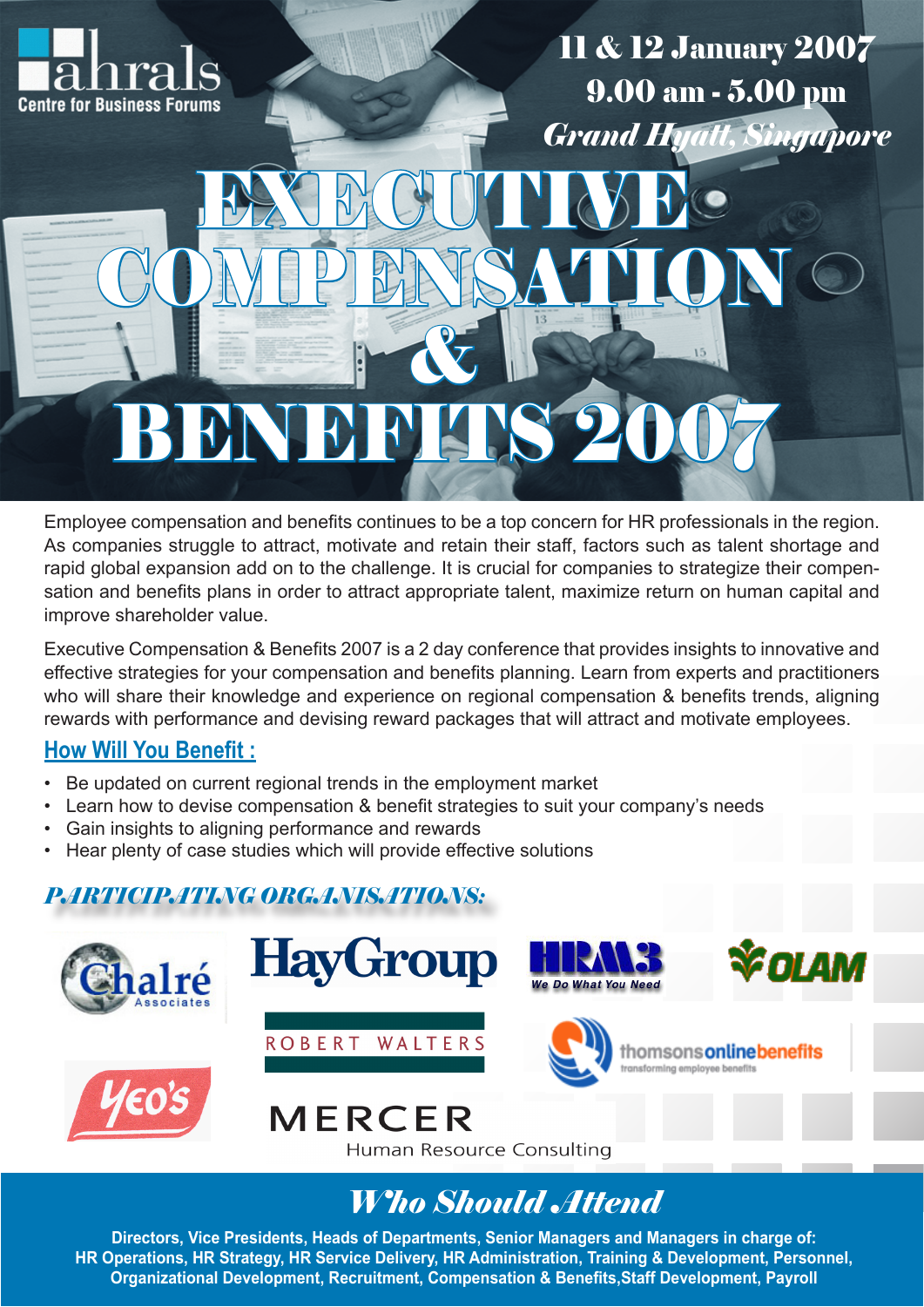### EXECUTIVE COMPENSATION & BENEFITS 2007 : PROGRAMME AGENDA

#### **Day 1 : 11 January 2007**

**9.00am – 10.00am Richard Mills Chairman Chalre Associates**

#### **Employment Outlook in Asia**

- China and India No longer the only Focus
- Outlook for India & China
- SE Asia It's time has come Briefs on economic outlook for Malaysia, Thailand, Indonesia, Philippines, Vietnam
- Industry sectors for growth in Asia
- Singapore What all this means for Asia's Regional Center
- Employment outlook for senior management talent in Asia

#### **10.00am – 10.30am : Coffee Break**

#### **10.30am – 11.30am Joydeep Bose VP-Human Resources Olam International**

#### **Performance Based Pay Structure: Measurement & Matrix**

- Developing and implementing a performance based pay structure
- Performance measurement methods
- Case study on Olam International
- Implementing the strategy
- Tying performance to reward

#### **11.30am – 12.30pm**

#### **Christian Vo Phuoc**

#### **Country Manager - Reward Information Systems Hay Group**

#### **Executive Compensation : Aligning Rewards & Performance**

- Identifying specific goals of employees<br>• How to tag goals to compensation & be
- How to tag goals to compensation & benefits package
- Industry trends
- Structure & Elements
- Current trends in top executive compensation
- Tying top reward to top performance
- Case study

#### **12.30pm – 2.00pm : Networking Lunch**

#### **2.00pm – 3.00pm**

#### **Ajit Nambiar Business Leader, Human Capital Products Solutions Mercer Human Resource Consulting**

#### **International Assignments**

- International Assignee best practices
- What do they look out for?
- Remuneration System

#### **3.00pm – 3.30pm : Coffee Break**

#### **3.30pm – 4.30pm Mark Ellwood Managing Director Robert Walters**

#### **Combating the Talent Management Crunch**

- Internal vs external talent identification
- If the decision is to go external, how to go about it
- Base salary, incentive components and benefits striking the right balance
- Ongoing review of the package and remaining competitive
- Talent acquisition how to make the role, organization and prospects attractive.
- Acquisition is the start but retention is also key once you have the person on board
- Counter offers why has it come to this, what should be done before to prevent the scenario
- How best to approach the counter offer

#### **4.30pm – 5.00pm : Closing remarks**

#### **Day 2 : 12 January 2007**

#### **9.00am – 10.15am Ashok Gopal Regional Practice Leader The Gallup Organization**

#### **Employee Engagement**

- The definition of Employee Engagement
- Employee engagement the business imperative
- Measuring employee engagement the key dimensions
- Factors creating employee engagement and disengagement
- Benchmarking employee engagement in companies
- Understanding the employee engagement situation in Asia
- Employee engagement best practices

#### **10.15am – 10.45am : Coffee Break**

#### **10.45am – 12.00am Arthur Khong VP - Group Human Resources Yeo Hiap Seng Ltd**

#### **Flexible Work Arrangements**

- What do we mean by Work-life programmes?
- Is Executive Compensation and Benefits governed by common law or statutory law?
- Does flexible work week arrangement has implications on compensation and benefits, and headcount?
- Equalising employee benefits to suit compressed work week
- arrangement
- Case study tele-commuting as an employee benefit
- Case study compressed work schedule and flexi start/end time

#### **12.00pm – 1.30pm : Networking Lunch**

#### **1.30pm – 2.30pm Edmund Seng Director for Organisational Effectiveness HRM3 Asia**

#### **Executive Remuneration Packages**

- Introduction to Executive Remuneration What Is It all about?
- Best practice for executive remuneration
- Background of executive remuneration
- Recruitment, Retention and Motivation issues regarding executive remuneration
- Corporate governance and executive remuneration
- Design and control issues
- Shareholder monitoring
- The future

#### **2.30pm – 3.00pm : Coffee Break**

#### **3.00pm – 4.00pm Andrew Ong Regional Manager - Asia Pacific Thomsons Online Benefits**

#### **Benefits Structures**

- Current Trends
- Key elements in today's benefits package
- Benefit Structures • Comparative analysis with practices in the region

#### **4.00pm – 5.00pm : Closing remarks**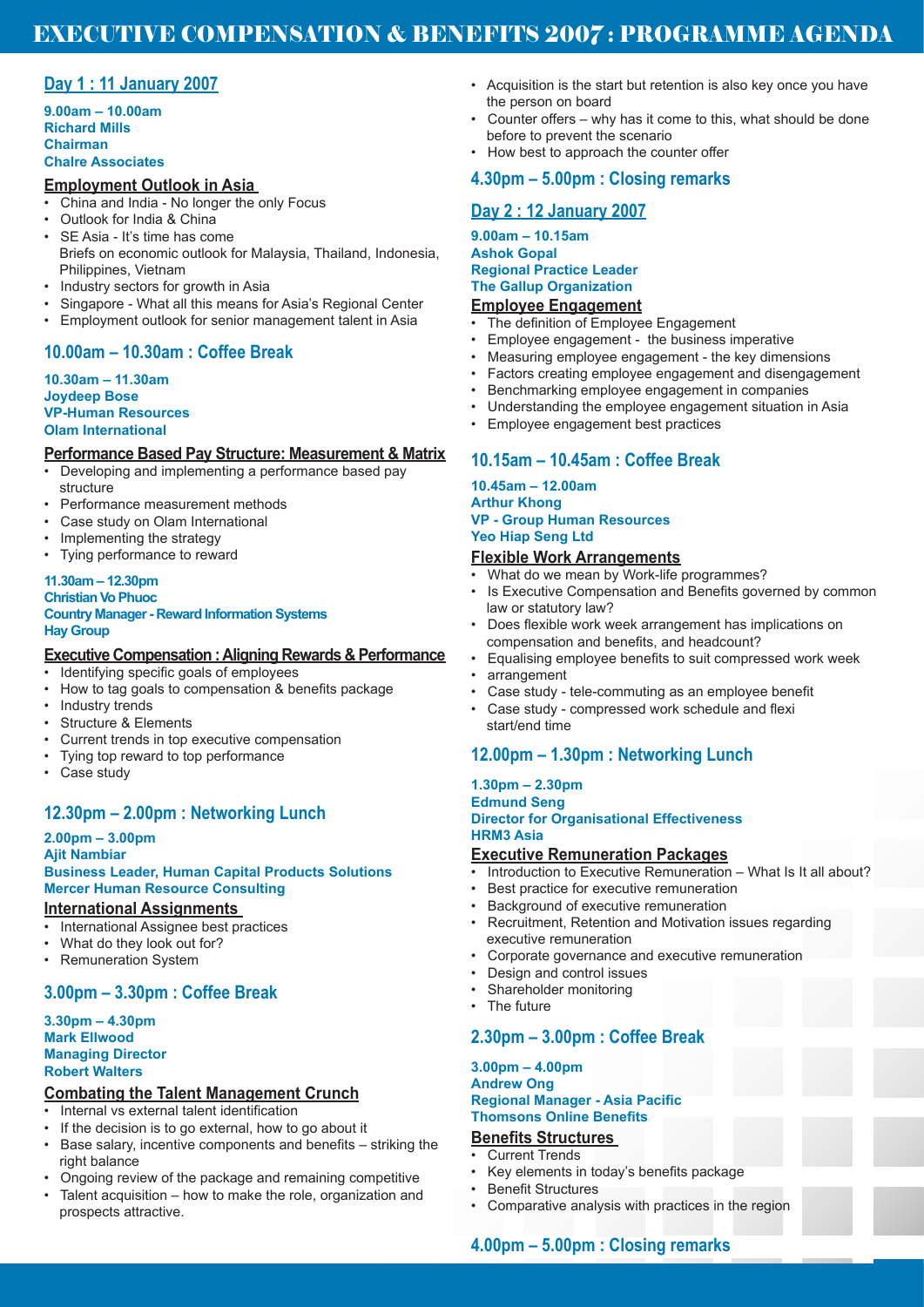# *Speakers Profile*

#### **Ashok Gopal Practice Leader – Asia-Pacific The Gallup Organization, Asia Pacific Headquarters (Singapore)**

Since joining Gallup in 1997, Gopal has been an integral part of Gallup's employee engagement practice team, which is charged with developing, refining and enhancing ways to measure and manage workplace and customer conditions that link to crucial business outcomes. During his time with Gallup India and now, Gallup Singapore, Gopal has consulted with over 100 organizations across the Asia Pacific region in the areas of customer and employee engagement, helping these companies unleash their greatest asset – their human potential. His client portfolio spans the software, auto, telecom, and financial services industries and includes global organizations. He has worked closely with corporate leadership teams and CEOs, helping them transform the HR focus from a leader-led model to a manager-led one. In addition to his leadership consulting work, Gopal works closely with managers in Gallup's client organizations, teaching them how to create great workplaces. During the past few years, a major focus of his work has been quantifying the business impact of human potential, and he lectures frequently on management issues at industry forums. He played a major role in the development of Gallup's Follow This Path: How the World's Leading Organizations Drive Growth by Unleashing Human Potential and is listed as a coauthor in the Asian edition.

#### **Ajit R Nambiar Business Leader, Singapore Human Capital Product Solutions (HCPS) Mercer Human Resource Consulting**

Ajit Nambiar leads and manages compensation and benefits projects and business development initiatives in Singapore. Ajit works with companies to meet their specific needs for HR information to help them make more informed decision on key HR issues. He has worked with key players in the hi tech, electronics manufacturing, semiconductor, aerospace, pharmaceutical & healthcare, chemical, consumer goods, and financial industries. He leads large scale sponsored studies or surveys and is also responsible for managing specific clients and projects on a regional basis. He has consulted for firms across industries on engagements primarily focused on organization diagnostics, performance management and compensation management including executive, non – executive and board-level compensation. He is also experienced in designing and conducting employee opinion surveys. Prior to his posting in Singapore, Ajit has had extensive experience with Mercer working with clients across multiple industries in India and Malaysia.

#### **Arthur Khong Vice President, Group Regional Human Resource Yeo Hiap Seng Ltd**

Arthur Khong is responsible for overseeing all the HR functions in China ,Malaysia, Hong Kong , USA and UK . He is also concurrently General Manager, Human Resources , of Yeo Hiap Seng Berhad. He holds a Bachelor of Arts (Econs) degree, Bachelor of Laws (Hons) degree, Graduate Diploma in Personnel Management and a Master of Management degree majoring in Human Resource Management. Currently, he is the Chairman of Industrial Relations Panel, SNEF, Group `F' , Industrial (Other Areas) and he has 12 years of senior HR management experience .

#### **Joydeep Bose Vice President Human Resources, Olam International**

Joydeep leads the Human Resources function globally for Olam International which has 5000 employees across 40 countries. The function's current focus is building organizational capability to meet the ambitious growth plans that Olam has set for itself. He has more than 17 years experience in the HR field across industries such as chemical processing, telecom, information technology and supply chain management. In his previous role as General Manager, Human Resources in one of the leading global information technology services companies, he led the initiative on People Capability Maturity Model (Carnegie Mellon), to make it the world's first organization to reach Level 5 of the model. His expertise is in the areas of organization performance enhancement, transformational change, mergers & acquisitions and leadership development. His earlier assignments included Human Resources consulting engagements with prestigious Fortune 100 companies in the US.

#### **Mark Ellwood Managing Director Robert Walters Singapore**

Mark Ellwood has been Director of Robert Walters Singapore since 2001 and has over seven years recruitment experience in the Singapore market. Mark has recruited a broad range of positions from middle-management to CFO level roles for top multinationals and publicly listed organisations to executive management level roles within the banking and financial services industry. His experience in the recruitment industry has given Mark a broad exposure to the dynamics of this market as well as a strong understanding of the commercial and cultural environment in Singapore. Mark worked in the search industry in the UK before moving to Singapore in 1999 to establish the Robert Walters financial services recruitment division. Under Mark's leadership, Robert Walters has grown into one of the most recognised and respected professional recruitment brands in Singapore, focusing on the recruitment of the highest calibre professionals across Financial Services, Information Technology, Sales & Marketing, Commerce, Human Resources and Supply Chain & Logistics. Mark also has management responsibility for the recently established Robert Walters office in Kuala Lumpur, Malaysia.

#### **Christian Vo Phouc Country Manager, Reward Information Systems Hay Group Singapore**

Christian specialises in Compensation and Reward issues and has spent the past 6 years successfully helping clients to manage Executive Reward issues across all the Service and Trade Industries. He was also responsible for numerous Top Executive Remuneration research studies and will bring in-depth and international experience in presenting a thoughtful and insightful look at Executive Reward strategies for 2007.